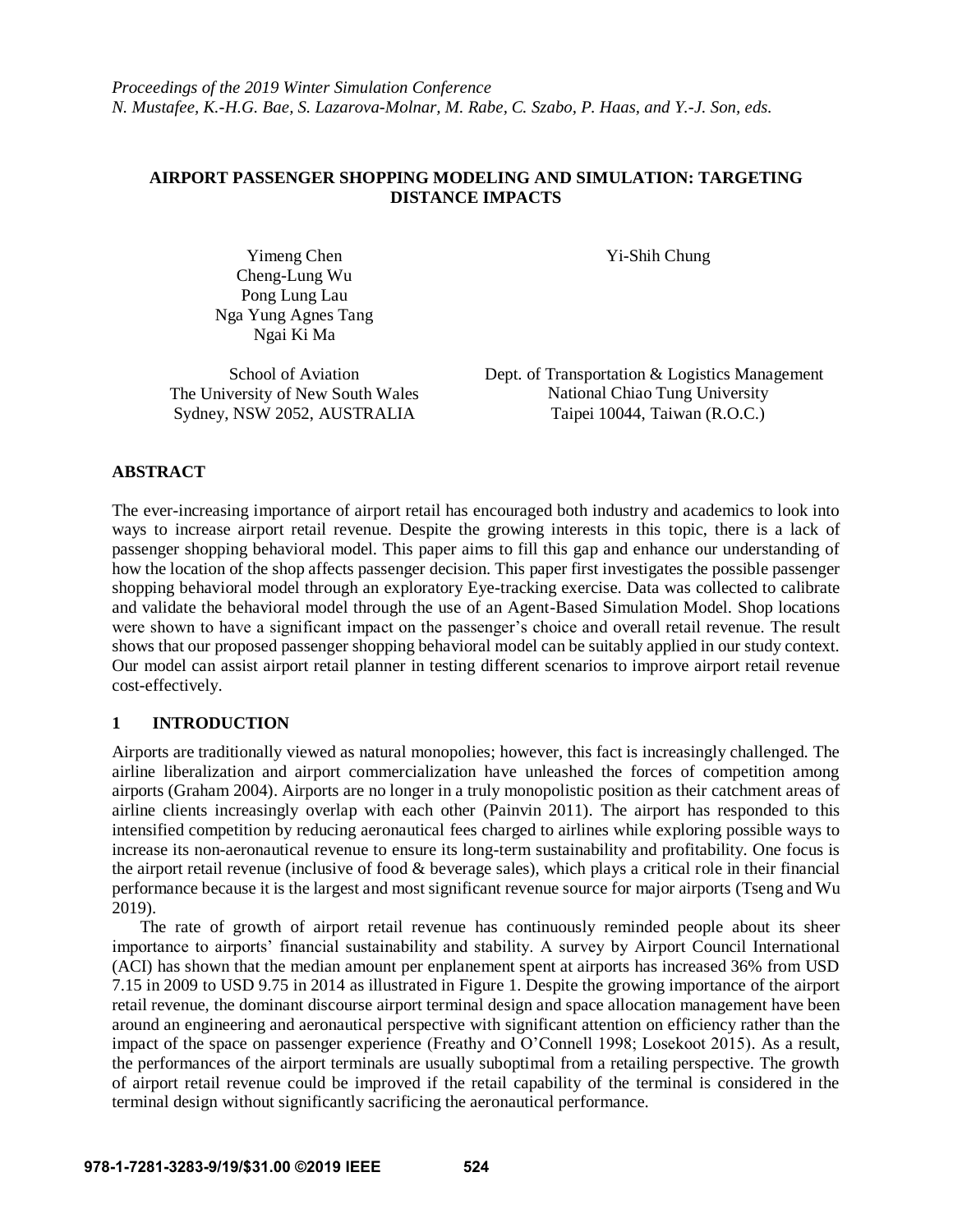

Figure 1: Worldwide Median Gross Sales- Per Enplanement between 2009-2014 (ACI 2016).

An essential feature of airport retail is the interaction between the travelers and the terminal environment. The chance for passengers to visit shops and perform purchase is determined by the attractiveness of the shop, the shop locations, and the passengers' preferences and characteristics. Such a complicated process involving behavioral and commercial elements as well as spatial factors can hardly be analyzed analytically and modeled by conventional economics modeling. Agent-based simulation can be a feasible, cost-effective alternative to analyze retail performance and facilitate terminal design because it excels at modeling the spatial movement of agents as well the interaction between agents and the environment.

One focus of this study is the spatial factors affecting the retail activities of the terminal. These factors include the shop location, shop-to-passenger distance and the visual range of passengers. Previous studies in the literature have been discussing the influences of shop location and distance. For instance, Geuens et al. (2004) pointed out that different types of shopper could have different preferences for shop location and terminal layouts. Puls and Lentz (2018) further identified that passengers with different travel purpose have different needs for retail products and shop locations. The shop location would directly dictate the required distance for passengers to move in order to reach their preferred shops. Shopping center research has established the importance of minimizing walking distance for the pedestrians (Brown 1994; Reimers and Clulow 2014). However, it is rare to see a study investigating and explicitly quantifying the impact of the airport retail shop location and distance from passengers on airport retail performance.

This paper aims to explore the impact of the shop locations and the shop-to-passenger distance on airport retail performance through the simulation of passenger's shopping behavior in an airport environment. The study first establishes an understanding of the passengers' shopping and movement behavior inside the terminal by observing passengers in the actual airport environment. A conceptual behavioral model is developed to highlight the interaction between the passengers and the terminal as well as the effect of distance and shop location. The collected data and observed patterns used to calibrate and validate the visual range of passengers and the attractiveness of the shop with an average absolute percentage error of two percent. These patterns and calibrated values are input into agent-based modeling to simulate the shopping behaviors of the passengers in the terminal. A case study of swapping shop locations are performed to investigate the impact of spatial factors on retail performances. An important finding is that the more profitable shops should be placed at a more accessible location, for example, near the entrance.

The paper is organized as follows. Section 2 discusses the key factors affecting the shopping behaviors of passengers and the development of the passenger shopping behavioral model. The development of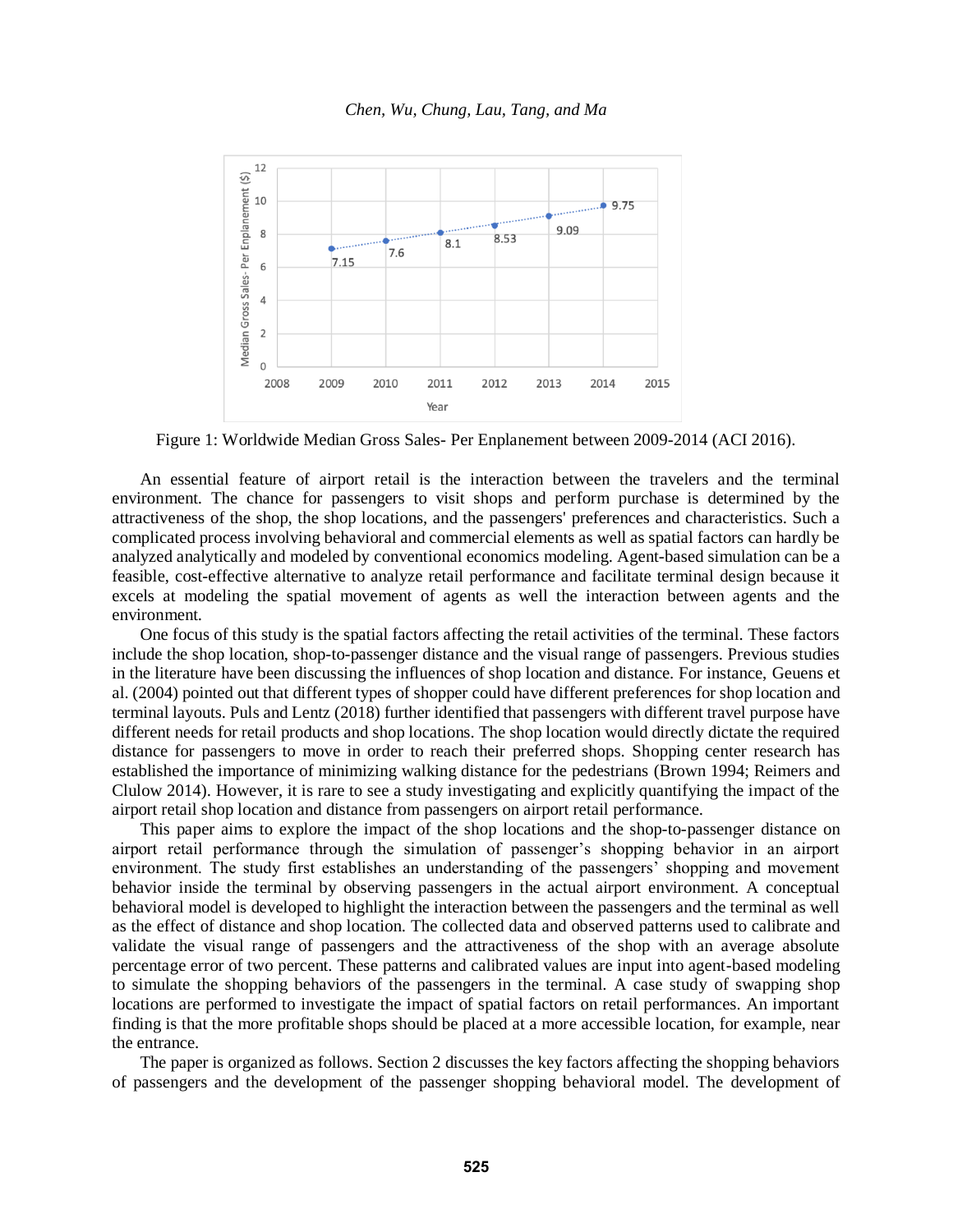Agent-based model based on the passenger behavioral model is explained in Section 3. Section 4 discusses the experiment and results. Section 5 concludes the findings and discusses the implications.

# **2 SHOPPING BEHAVIOR MODEL DEVELOPMENT**

Terminal space is a key constraint to airport operators (Vaja and Dai 2012). Airport operator needs to carefully balance the use of space between processing facilities (i.e., check-in facilities) and commercial facilities (i.e., retail shops). It is crucial to understand the factors that dictate the movement and purchase decisions of passengers inside the terminal, and how these factors can be adequately modeled in order to improve the planning process (Kalakou and Moura 2014). A survey in the airport terminal and a literature review are performed for the identification of those factors from both empirical and theoretical perspectives. Then a conceptual airport passenger behavior model is proposed based on the identified factors.

## **2.1 Factors Affecting Passengers' Behavior**

In order to develop a better understanding of passenger movement and decision making, we first need to identify the key factors that affect the shopping and movement behaviors of the passengers. These factors will be included in the following behavioral model. The factors are identified from two aspects  $-1$ ) a survey, which combines video recordings and interviews, exploring the passengers' movement and shopping behaviors in the actual airport terminal environment and 2) a literature review on the factors affecting the passengers' behaviors in the terminal.

## **2.1.1 Survey of Passengers' Behaviors Inside the Terminal**

#### *Exploratory Study Context*

The exploratory study was conducted in a real airport environment over two weeks in January 2019. We used Pupil Lab eye-tracking glasses to observe airport passengers' actual behavior in a real airport setting. Through the use of the eye-tracking device, we have collected the world video data, which tell us what and how passenger perceives the airport environment from a first-person perspective. The data provide rich information on the interaction between the passengers and the airport terminal as well as the required details to be input in the forthcoming simulation model,

#### *Participants*

Forty passengers (21 male, 19 female) were recruited randomly to participate in the exploratory study. Only 34 of the participants completed the full exploratory study. Three samples are excluded due to the technical difficulties of the eye tracking device. Another three samples are excluded as passengers did not arrive at the gate early enough before the boarding time to complete the interview.

#### *Procedure*

Passengers were randomly intercepted and asked to participate in this exploratory study after they passed the immigration area. After agreeing to participate, the participants were asked to wear a Pupil Lab eyetracking device and fill up the first part of a survey (demographics-related questions). Then, the participants can carry out their normal activities in the terminal freely as they usually do without the eye-tracking device. No instructions are given to the participants. Instead, we met the participants again at their boarding gate where they were waiting for boarding. Participants return the eye-tracking device and then were interviewed for the second part of the survey. This part of the survey focused on their movement strategy in the airport. The movement strategy is related to how they made decisions about which area of the terminal to visit. For example, passengers could have planned their visits to certain facilities before arriving at the airport.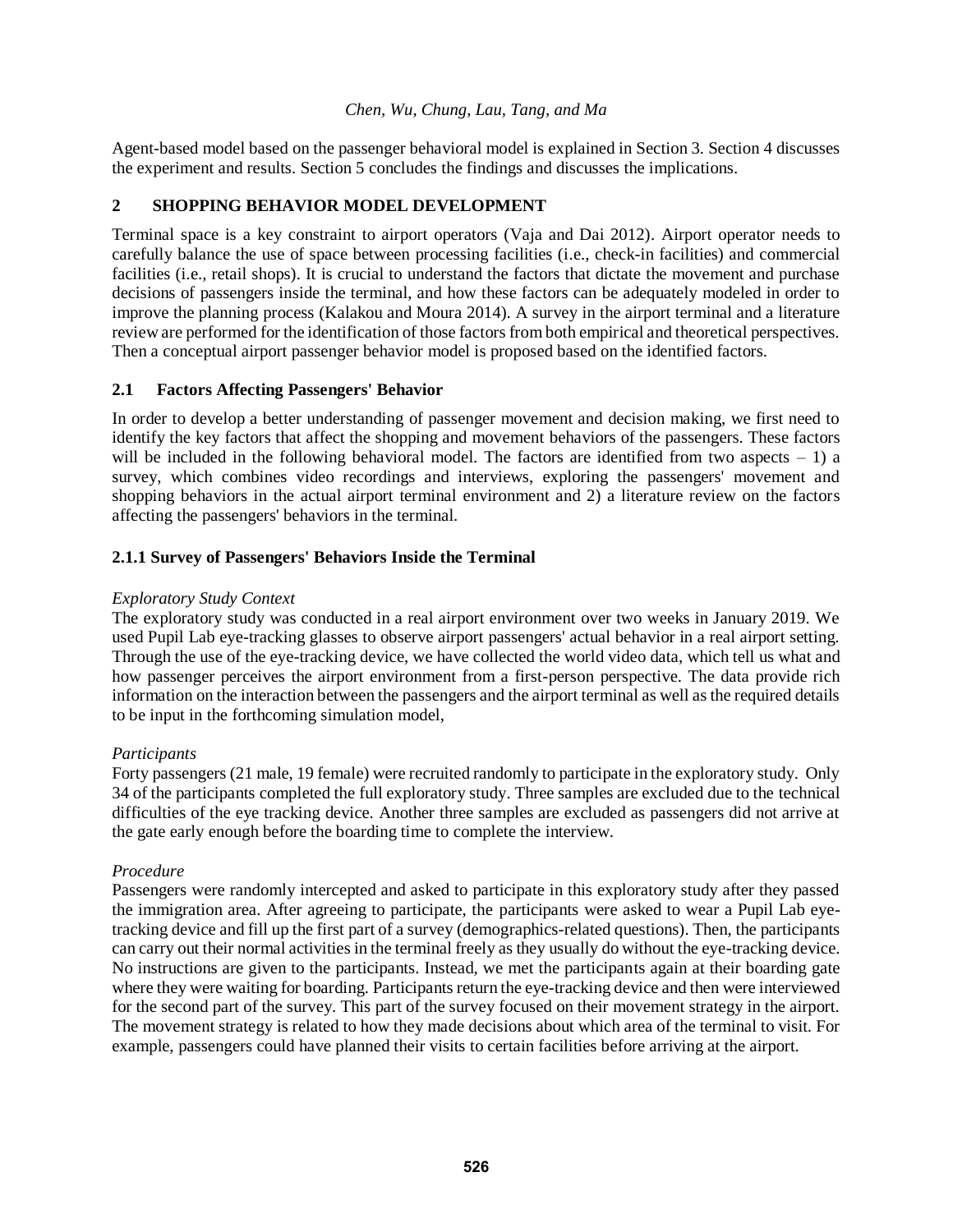### *Data Analysis*

The data from the eye tracker, consisting of the world video and the data of the eye movement, was recorded on a mobile phone that had been provided to passengers. A total of 15.5 hours of video was recorded, and the offline calibration was conducted to analyze the participant's attention and movement behaviors in the terminal. As illustrated in Figure 2, the quantitative data set (with the log-files and videos) enabled us to identify the facilities within the visual field of participants and what information the passengers received. With the second part of the survey, the disclosed movement strategy by the passengers and the actual adopted strategy can be crossvalidated.



Figure 2: Example of World Video Recorded.

## *Exploratory Study Result*

Through the analysis of the video and the survey results, the shop location and shop-to-passenger distance are found to have a significant impact on passengers' choices of movement within the airport terminal. For example, almost 65% of the participants disclosed that they have no specific strategy of allocating their time and movement in the airport terminal. Instead, they would observe what shops and facilities are available to them within their visual distance and then proceed to decide where to visit based on their individual preference. Passenger's effective visual distance is estimated to be between 5 meters to 25 meters through the eye tracking exercise. Given the limited time in the airport, it is a zero-sum game in terms of passenger time for different shops in the terminal. The shops in the terminal are somehow competing for the passengers' visit, and each visit consumes an effective amount of time, leaving less time for visits to other shops. Thus, shops would be at a disadvantage if they are not within the passengers' visual distance at the earliest opportunity.

## **2.1.2 Literature Review on Influencing Factors**

Based on the surveying study, we found that the passengers' movement and shopping decisions in the airport context are driven by four key factors including gender, travel purpose, dwell time and shop location. A literature review is carried out in parallel to validate the findings from a theoretical perspective. Also, the literature can provide insight into how these factors can be combined to build our coming behavioral model.

## *Gender*

Gender is identified as one of the most important factors that affect the passenger's shopping decision (Baron and Wass 1996; Pan and Zinkhan 2006; Reimers and Clulow 2009; Lu 2014). The perception that shopping is women's work is upheld by current social practices (Van Eeden 2006). Gender also affects the type of activities that the passenger prefers. Tseng and Wu (2019) verified the impact of gender on shopping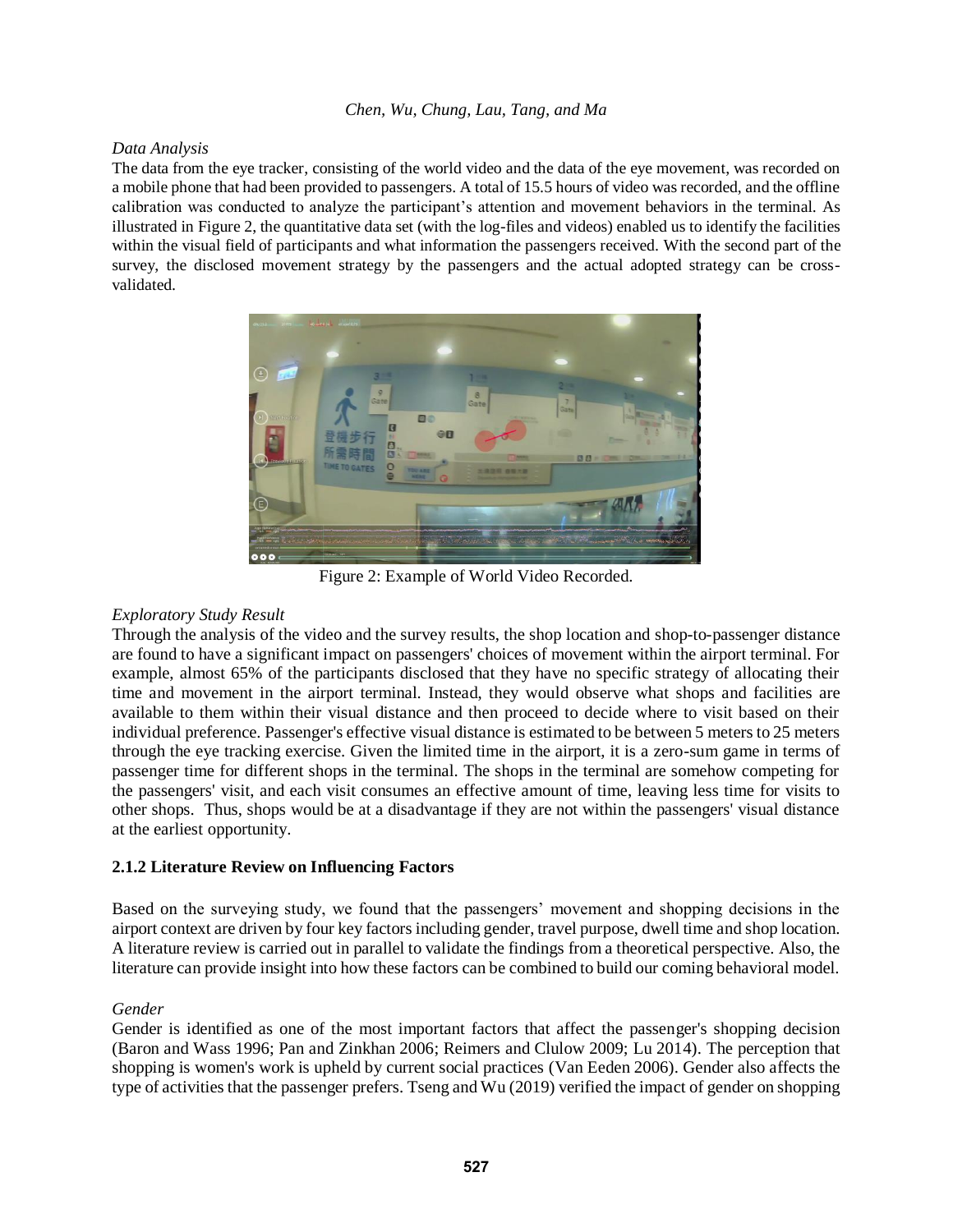behavior. They found that male passengers are more interested in airport entertainment, whereas female passengers prefer shopping activities.

### *Travel Purpose*

Freathy and O'Connell (1998) identified how airports categorized their passengers by their trip purposes, which relate to different shopping behaviors. Travel purposes can be broadly classified into business or leisure. Puls and Lentz (2018) pointed out that airport retail operators would require more personalized strategies targeting passengers with different travel purposes because passengers with different travel purposes have different preferences for product types. Volkova and Müller (2012) pointed out that business passenger purchase less from specialty retail at airports. Airport operators should carefully consider the types of products offered at the airport according to their passenger profiles including travel purposes.

## *Dwell Time*

Dwell time is defined as the passengers' length of stay in the airport terminal before boarding the aircraft (Wu 2016; Tseng and Wu 2019). Dwell time is shown to have a significant impact on passenger's retail spending and activity choice in an airport environment (Graham 2009; Castillo-Manzano 2010; Bohl 2014). Volkova and Müller (2012) found that longer dwell time can boost the consumption of Food & Beverage product in the airport. Adey (2007) suggested that the airport should 'increase passenger's dwell time' by holding passengers in certain areas to boost the spending before passengers move to their boarding area.

### *Shop Location and Shop-to-passenger Distance*

'Location, location, location' is arguably the first rule of retail. The location has been widely recognized as a competitive advantage in retail (Hernandez et al. 1998; Kim and Shin 2001). The location of concession and other commercial activities can have a significant impact on the airport's retail performance (Graham 2009; Martel 2009). For example, food and beverage concessions are usually placed in a corner location behind retail shops to draw passengers to the front of the retail offering. Airport and retailers are increasingly forcing the passengers to enter a shopping location by adopting the specific terminal design (Adey 2008). Given the limited passenger's dwell time, DAŞ (2016) proposed to decrease the total walking distance for passengers inside the terminal so that more time is allowed for shopping activities.

## **2.2 Airport Passenger Behavioral Model**

After identifying the significant factors affecting passengers' movement and shopping behavior through the exploratory study and literature review, we attempt to incorporate the Gravity Model to investigate the impact of distance as well as the other factors on passengers' shopping behavior. The Gravity model represents a milestone in research in consumer spatial behavior (Zhu 2008). The gravity model has been successfully applied in a shopping center context to predict the stores chosen by a sample of shopping center patrons (Crask 1979). Most gravity models contain two essential components, movement cost, and utility. The models assume that people are attracted to places with greater utility, but hindered by the cost of the required movement (Crask 1979; Zhu 2008).

#### *Our Proposed Model*

The chance for a passenger to visit a specific shop is determined by both passengers' characteristics and shop attractiveness. In the previous exploratory study, we find that passenger demographics such as gender and travel purpose affect the passenger preference for movement and shopping activities in the airport environment. Also, each store type (i.e., luxury store) carries its utility. Besides, the visit chance is affected by shop location in terms of the dwelling time and visual distance of the passenger. Passengers' choice set of shops is limited to the shops available within their visual range. Combining the above factors, we can express the conceptual gravity model as follows,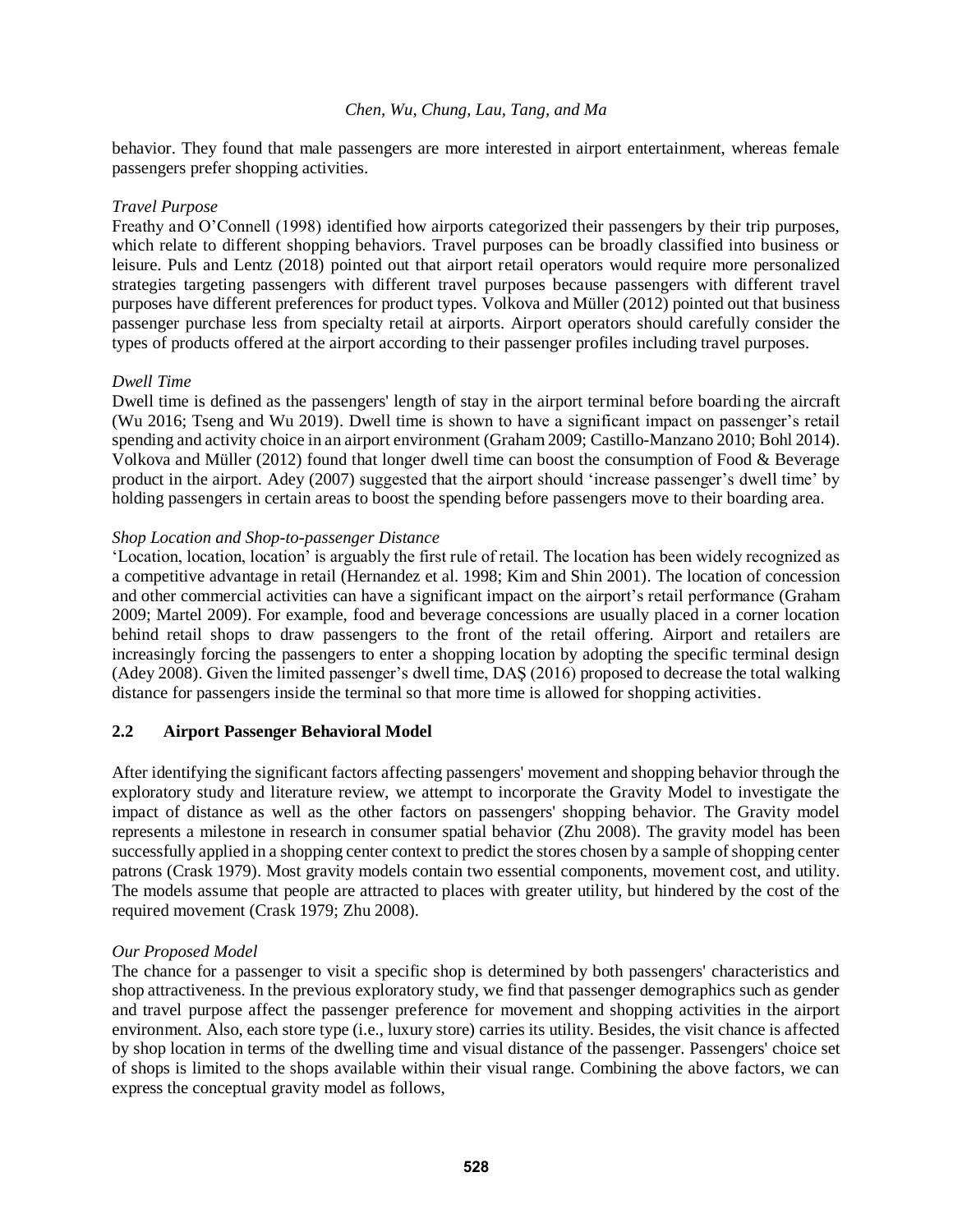$$
Force_{ij} = P_t \cdot (M_i M_j), \quad \text{given that } R_i \le V_r \tag{1}
$$

Where:

- Force<sub>ij</sub> = the instantaneous attractiveness of shop type<sub>j</sub> towards passenger<sub>i</sub>
- $M_i$  = the utility is driven by *passenger<sub>i</sub>* as represented as a function of gender and travel purpose
- $M_i$  = the utility of the *shop type* i
- $-P_t$  = probability of staying in the shopping area, calculated based on dwell time
- $R_i$  = the distance from the shopper's present location to shop  $_i$
- $V_r$  = the visual range of passengers in the terminal

### **3 DEVELOPMENT OF AGENT-BASED SIMULATION BASED ON AIRPORT PASSENGER SHOPPING BEHAVIOR**

This section describes the integration of the abovementioned passenger behavior model to an agent-based simulation. An overview of the simulation environment, aiming to model agent behavior to the environment, is illustrated in Figure 3.



Figure 3: Schematic diagram of agent-based simulation.

#### **3.1 Agent-based Environment Set-up**

<span id="page-5-0"></span>An airport simulation environment has been constructed based on a tier two airport in Asia. The simulation has been implemented in AnyLogic 8. The model was built upon a companion model, which conceptually illustrated the capability of agent-based simulation in airport retail modeling. The simulation environment covered 12 facility types in the airside of the studied airport. Each type of facility has its natural attractiveness towards the profiled-passenger (agent). [Table 1](#page-5-0) summarised the facility profile.

| Table 1: Facility Profile. |                                     |
|----------------------------|-------------------------------------|
| Type of Facility           | Impact                              |
| Bag                        | Conversion rate, Time & Money spent |
| <b>Bookstore</b>           | Conversion rate, Time & Money spent |
| Cosmetics                  | Conversion rate, Time & Money spent |
| Electronics                | Conversion rate, Time & Money spent |
| Fashion                    | Conversion rate, Time & Money spent |
| Food & Beverage            | Conversion rate, Time & Money spent |
| <b>Boarding Gate</b>       | No further activities               |
| Gift                       | Conversion rate, Time & Money spent |
| Jewelry                    | Conversion rate, Time & Money spent |
| Luxury                     | Conversion rate, Time & Money spent |
| Liquor & Tobacco           | Conversion rate, Time & Money spent |
| <b>VIP</b> Lounge          | Time spent                          |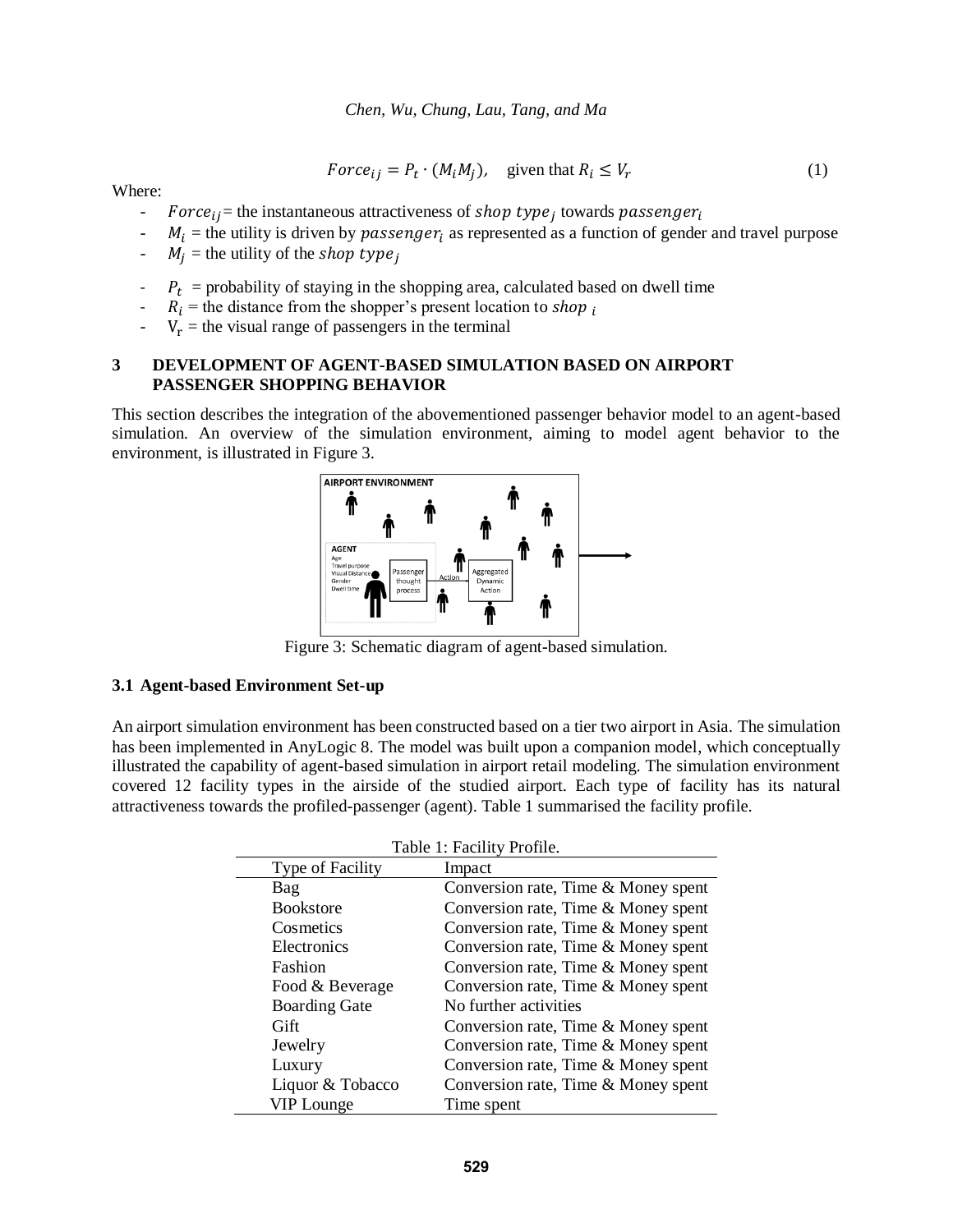The thought process of the agent, as demonstrated in Figure 4, is simulated through three stages – observation, decision and execution in the airport retail area. During the observation stage, the agent observes its surrounding with limited visual range  $(V_r)$ . Thus, the agent will only choose facilities that are within its visual range. The passenger behavior model is then triggered at the observation stage. The agent will make the corresponding activity decision based on the force calculated from the gravity model. In the execution stage, passengers will move to the shop location and spend time/money according to the decision made in the previous stage.



Figure 4: Passenger's Thought Process (Chen et al. 2018).

Agents are tagged with passenger profile characteristics as outlined in Table 2. These characteristics (i.e., passenger's social-demographics, movement pattern and their movement strategy) are obtained from a survey, which consists of questionnaire interviews with 300 travelers. 80% of the data are used to calculate the characteristics and calibrate the model, and 20% are kept for validation. These survey results were used to calculate (1) the inherent attractiveness of the shop as a proxy of the utility of the shop type  $(M<sub>i</sub>)$  and (2) the state preference of the agent as a proxy of the utility driven by passenger profile  $(M<sub>i</sub>)$ . In our simulation, the probability of staying in the shopping area  $P_t$  is an empirically derived probability based on our data collected.

| Table 2: Passenger Profile. |                                                                              |
|-----------------------------|------------------------------------------------------------------------------|
| Factors                     | <b>Impact on Passenger Decision</b>                                          |
| Age                         | Movement speed                                                               |
| Gender                      | Type of shop preference, the likelihood of purchase and early arrival at the |
|                             | gate                                                                         |
| <b>Travel Purpose</b>       | Type of shop preference, the likelihood of purchase and early arrival at the |
|                             | gate                                                                         |
| Dwell time                  | Purchasing decision and likelihood to remain in the shopping area            |
| Visual Distance             | Only choose shops passenger within visual distance                           |

#### **3.2 Integrating Passenger Shopping Behavior Model and Agent-based Environment**

We here use a sample agent – agent A to explain how the behavior model integrates with the simulation environment. Assuming agent A is a female leisure traveler and has 1 hour of dwell time to spend in the airside of the terminal. Agent A will move towards her pre-assigned departure gate. Based on the behavior model described in section 2, she will calculate all the shops' attractiveness within her visual range and picks the shop with the highest attractiveness. After she moved into the shop, she will spend some time (calculated from the survey and tracking data) at the shop. After she finished visiting the shop, she will move out and continue her journey towards the gate. She is continuously observing and making decisions while moving in the terminal. As her dwell time decreases over time, she will have a reduced chance to visit shops. The shops that she visited will be recorded in the system as footfall for that particular shop. If the purchase is made, the purchase amount would be recorded too. The purchasing probability and purchase amount are calculated based on a shop level using the actual data collected.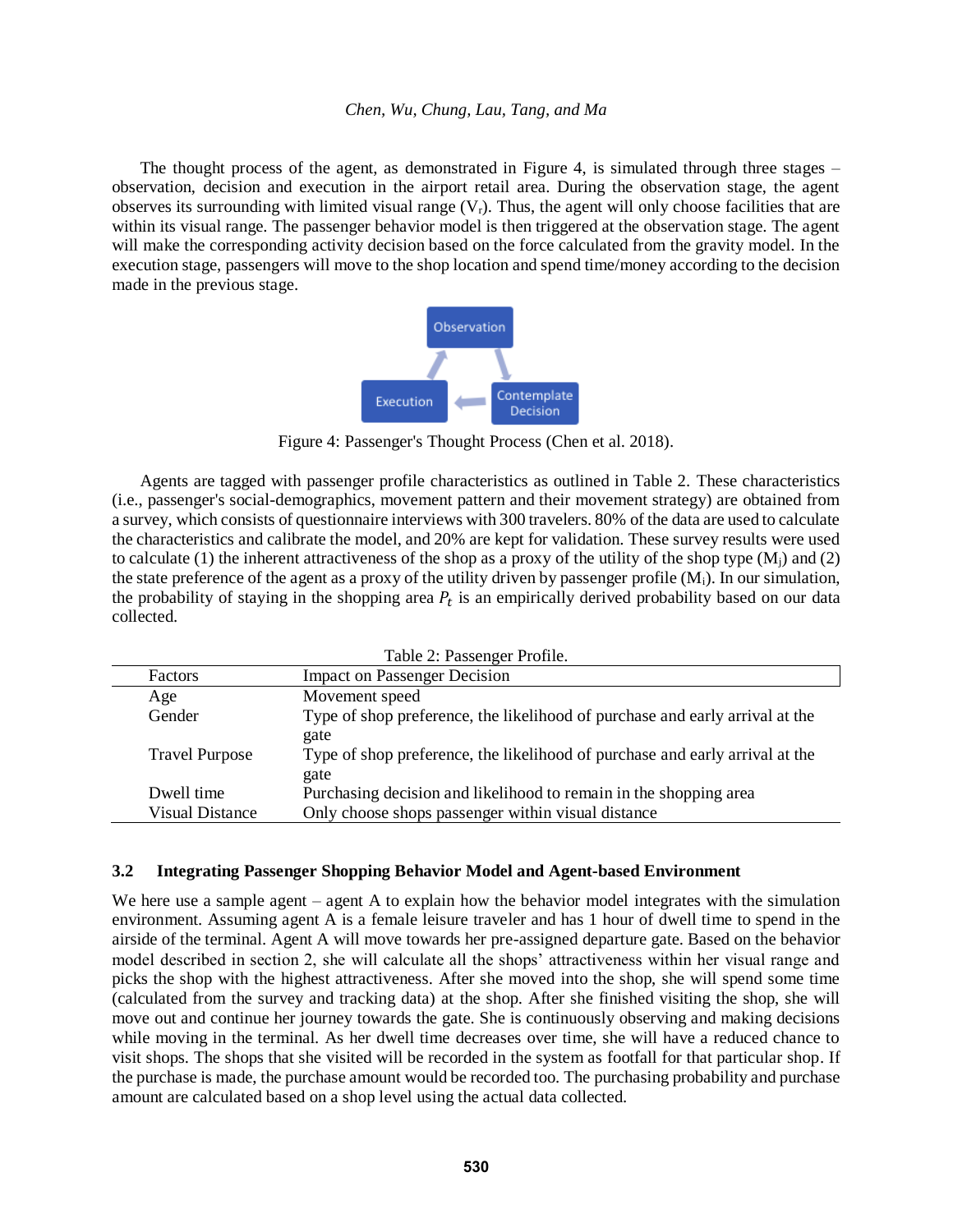### **3.3 Model Calibration**

The model is calibrated by comparing the simulated visit and the observed visit. The absolute percentage errors across all 12 shop types are summed up and recorded. Using the Calibration function in AnyLogic, we attempt to minimize the summation of absolute percentage error by systematically calibrating two parameters: visual range  $(V_r)$  and attractiveness of the shop  $(M_i)$ . One thousand runs are conducted, and the calibration process terminates when the absolute percentage errors converged as shown in Figure 5.



Figure 5: Calibration.

### **4 EXPERIMENT AND RESULTS**

#### **4.1 Base Model**

Each facility's space is drawn up to scale, and shops are placed at their actual location based on the airport floor map. The simulation environment is shown in Figure 6. Entrance area is the area where passengers finish their immigration checks and begin their movement toward their pre-assigned departure gates. There are altogether 12 facility types (15 retail stores in total with 2 Fashion store, 2 Liquor & tobacco stores, 2 Cosmetic stores,  $2 \mathbf{F} \& \mathbf{B}$  Stores) in the airside part of the terminal.



Figure 6: Floor Map of the Airport.

Based on our exploratory study, a 15-meter visual distance is set as the baseline. The attractiveness of the shop  $(M<sub>i</sub>)$  is the default value obtained from the survey. The initial run on default values (without calibration) has a simulated shop visit as shown in Figure 7.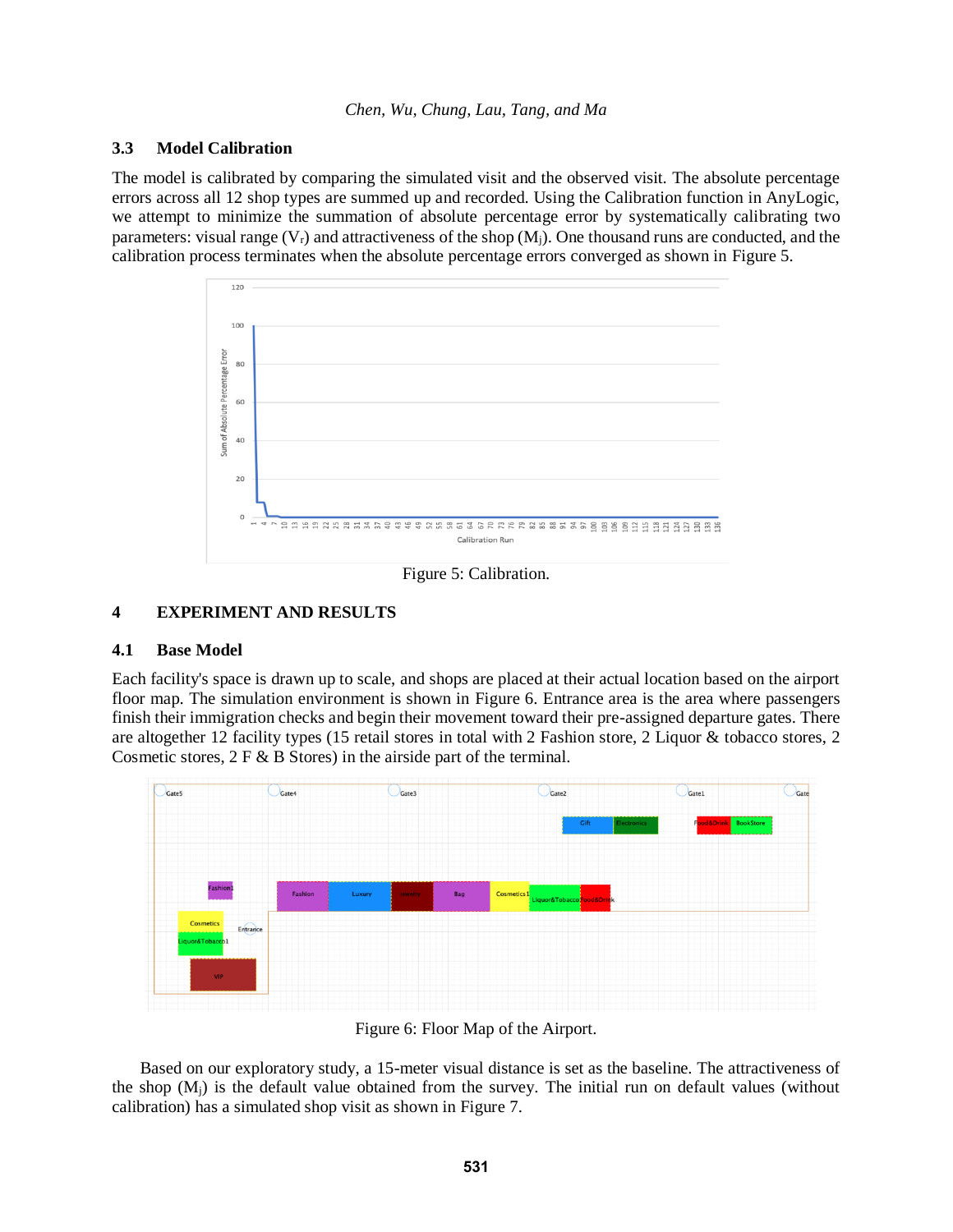

Figure 7: Compare Base Case Result Against Observation Result.

## *Validation*

We have used historical data to test the validity of our calibrated model. We have used 240 samples to construct the model and the remaining 60 samples to test whether the simulation model behaves as per historical data as suggested by Sargent (2013). The calibrated parameters were updated in the simulation and used to test the model. We ran the calibrated model for ten replications with random seed and took the average visiting footfall. The validation result achieved a sum of absolute percentage error across 15 shops of 28% and an average absolute percentage error of 2%. The validation result is presented in Figure 8.



Figure 8: Validation Result.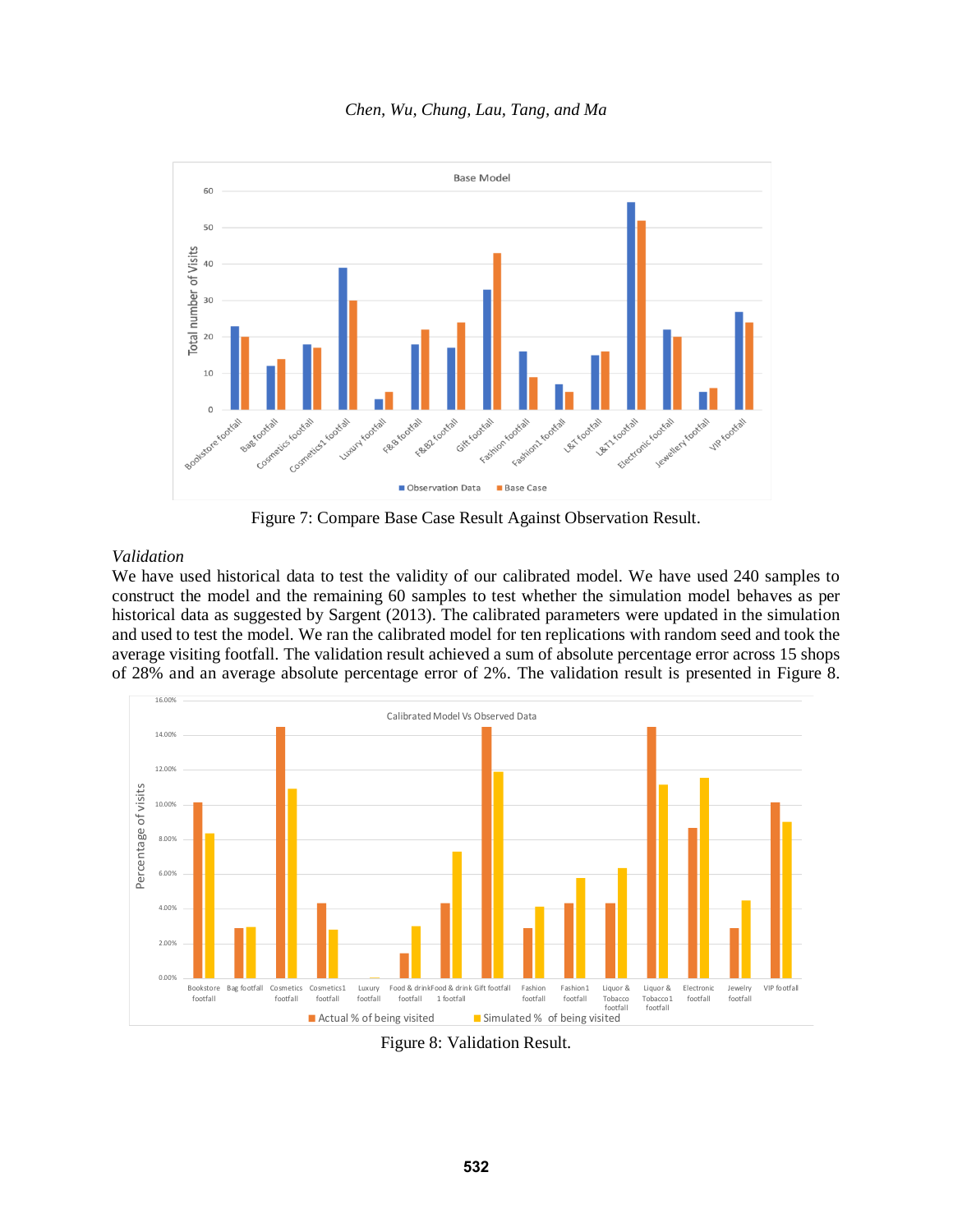### **4.2 Case Study – Moving Gift Store to a More Accessible Location**

After the completion of the validation test, we performed a scenario study to observe the impact of shop location and distance on airport retail performance. The gift store is the most preferred shop type in the survey. However, the actual visit result to gift store is significantly behind the visit to the Liquor and Tobacco store that is placed near the entrance area. In the result presented in Figure 9, we attempted to relocate the gift store to a better location (by swapping its location with the fashion store). The result after switching the shops is compared to the data with the original layout. Although the gift store achieved a higher number of visits after relocation, the total spending across all shops decreased by 8.5%. This means that even though the gift shop now occupies a more accessible location and it attracts more passengers to visit the shop, as passengers spend more time in this shop, it reduces the likelihood of them visiting other more profitable shops. This means when airport retail operators decide the shop locations, more profitable shops (in terms of spending over time) should be placed at a better location.



Figure 9: Scenario Study.

# **5 CONCLUSION AND FUTURE RESEARCH**

The paper presented a calibrated and validated passenger behavior model that can simulate the passenger's movement pattern and shopping decisions. While the simulation has achieved its aim by demonstrating the importance of location and distance to airport retail performance, it should be further improved. First of all, this model only recreated the most common movement strategy adopted by passengers. Other movement strategy adopted by passengers should be represented in the simulation to ensure a better representation of the entire passenger population. Secondly, the sum of the absolute percentage error should be reduced to enhance the validity of the model further. Thirdly, the model should be expanded to accommodate other activities in the airside of the terminal. Future research should look into solving these key issues. This will help to fulfill the ultimate goal in providing a valuable simulation tool to airport retail planners in evaluating and exploring how existing terminal space could be better used to improve airport retail performance.

## **ACKNOWLEDGMENTS**

This project is supported by the Australian Government Research Training Program Scholarship.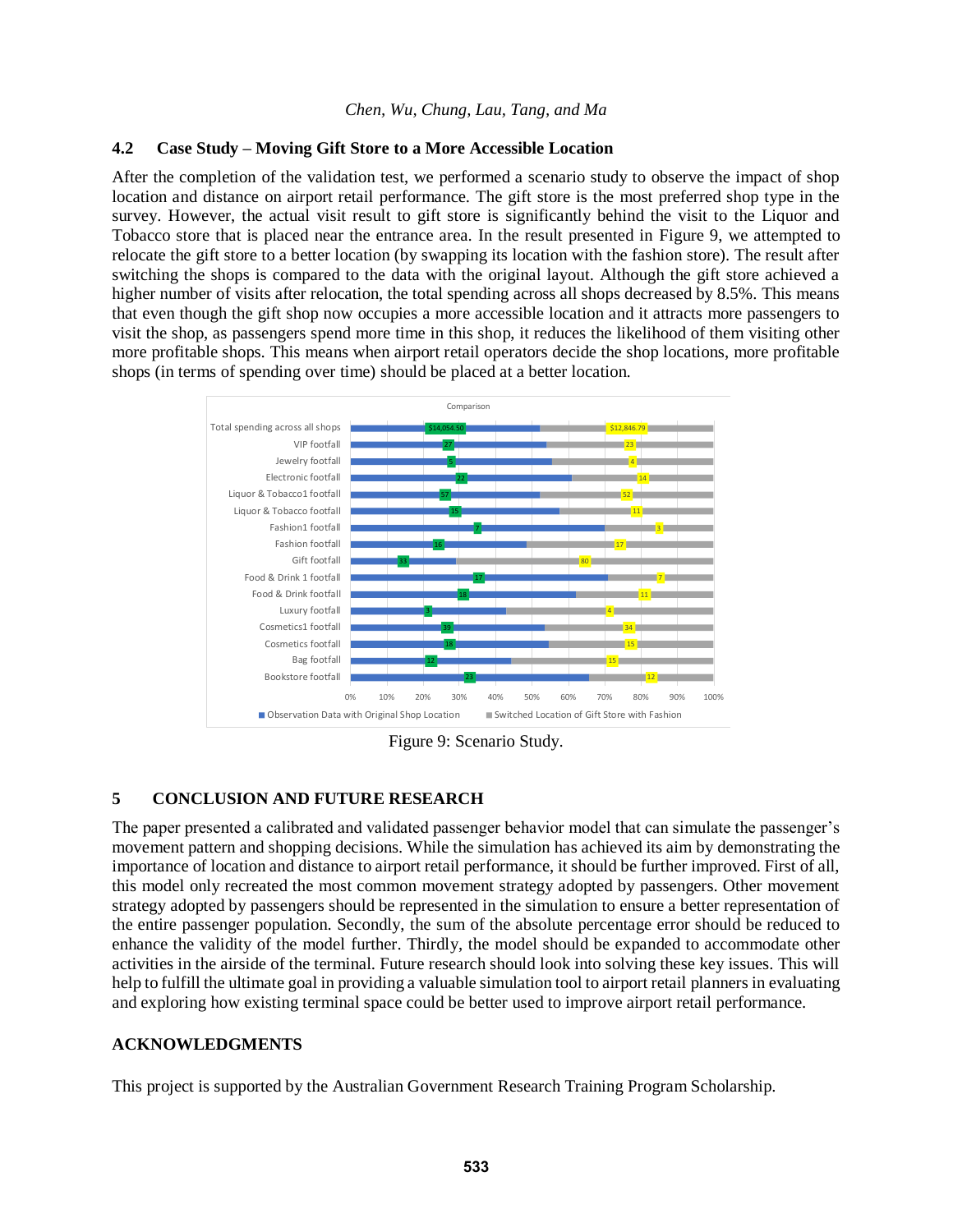#### **REFERENCES**

ACI. 2016. "ACI-NA Concessions Benchmarking Survey". Airports Council International. https://airportscouncil.org/sites/default/files/2015\_concessions\_benchmarking\_survey\_results.pdf, accessed: 21st March 2018

Adey, P. 2007. "'May I Have Your Attention': Airport Geographies of Spectatorship, Position, and (Im) Mobility". *Environment and Planning D: Society and Space* 25 (3):515-536.

Adey, P. 2008. "Airports, Mobility and the Calculative Architecture of Affective Control". *Geoforum* 39 (1):438-451.

- Baron, S., and K. Wass. 1996. "Towards an Understanding of Airport Shopping Behaviour". *International Review of Retail, Distribution and Consumer Research* 6 (3):301-322.
- Bohl, P. 2014. "The Impact of Airport Shopping Environments and Dwell Time on Consumer Spending". *Vezetéstudomány-Budapest Management Review* 45 (11):11-24.
- Brown, S. 1994. "Retail Location at the Micro-Scale: Inventory and Prospect". *Service Industries Journal* 14 (4):542-576.
- Castillo-Manzano, J. I. 2010. "Determinants of Commercial Revenues at Airports: Lessons Learned from Spanish Regional Airports". *Tourism Management* 31 (6):788-796.
- Chen, Y., C.-L. Wu, P. L. Lau, and N. Y. A. Tang. 2018. Simulating Passenger's Shopping Behavior at Airport with a Conceptual Agent-Based Model. In Proceedings of the 2018 Winter Simulation, Conference, edited by M.Rabe, A.A. Juan, N.Mustafee, A. Skoogh, S.Jain and B.Hohansson, pp.2342-2353, Piscataway, New Jersey: IEEE

Crask, M. R. 1979. "A Simulation Model of Patronage Behavior within Shopping Centers". *Decision Sciences* 10 (1):1-15.

DAŞ, G. S. 2016. Multi Objective Gate Assignment Models for Increasing Shopping Revenues at Airports. Proc. ICAOR.

Freathy, P., and F. O'Connell. 1998. "European Airport Retailing". *Macmillan, Basingstoke* 11:12.

Geuens, M., D. Vantomme, and M. Brengman. 2004. "Developing a Typology of Airport Shoppers". *Tourism Management* 25 (5):615-622.

Graham, A. 2004. "Airport Strategies to Gain Competitive Advantage". *Airport Competition and Benchmarking of Airports*.

- Graham, A. 2009. "How Important Are Commercial Revenues to Today's Airports?". *Journal of Air Transport Management* 15 (3):106-111.
- Hernandez, T., D. Bennison, and S. Cornelius. 1998. "The Organisational Context of Retail Locational Planning". *GeoJournal* 45 (4):299-308.

Kalakou, S., and F. Moura. 2014. "Bridging the Gap in Planning Indoor Pedestrian Facilities". *Transport reviews* 34 (4):474-500.

- Kim, H.-b., and J.-H. Shin. 2001. "A Contextual Investigation of the Operation and Management of Airport Concessions". *Tourism Management* 22 (2):149-155.
- Losekoot, E. 2015. "Factors Influencing the Airport Customer Experience: A Case Study of Auckland International Airport's Customers". Auckland University of Technology.
- Lu, J.-L. 2014. "Investigating Factors That Influence Passengers' Shopping Intentions at Airports–Evidence from Taiwan". *Journal of Air Transport Management* 35:72-77.
- Martel, F. o. 2009. "External Factors and Their Impact on Non-Aeronautical Revenue". *Journal of Airport Management* 3 (4):337- 344.
- Painvin, N. 2011. "Airport Performance: A Rating Agency Perspective". *Journal of Airport Management* 5 (4):298-305.
- Pan, Y., and G. M. Zinkhan. 2006. "Determinants of Retail Patronage: A Meta-Analytical Perspective". *Journal of retailing* 82 (3):229-243.

Puls, R., and C. Lentz. 2018. "Retail Concessions at European Airports: Commercial Strategies to Improve Non-Aeronautical Revenue from Leisure Travelers". *Journal of Air Transport Management* 71:243-249.

Reimers, V., and V. Clulow. 2009. "Retail Centres: It's Time to Make Them Convenient". *International Journal of Retail & Distribution Management* 37 (7):541-562.

- Reimers, V., and V. Clulow. 2014. "Spatial Convenience: Bridging the Gap between Shopping Malls and Shopping Strips". *International Journal of Retail & Distribution Management* 42 (10):864-883.
- Sargent, R. G. 2013. "Verification and Validation of Simulation Models". *Journal of simulation* 7 (1):12-24.

Tseng, W.-C., and C.-L. Wu. 2019. "A Choice Model of Airline Passengers' Spending Behaviour in the Airport Terminal". *Transportation Planning and Technology*:1-11.

- Vaja, N., and Y. Dai. 2012. Survival Strategies of Regional Airports: Enhancing Non-Aeronautical Activities. Twelfth COTA International Conference of Transportation Professionals American Society of Civil Engineers Transportation Research Board.
- Van Eeden, J. 2006. "The Gender of Shopping Malls: Communication, Cultural and Media Studies". *Communicatio: South African Journal of Communication Theory and Research* 32 (1):38-64.
- Volkova, N., and J. Müller. 2012. "Assessing the Nonaviation Performance of Selected Us Airports". *Transportation Journal* 51 (3):289-304.
- Wu, C.-L. 2016. *Airline Operations and Delay Management: Insights from Airline Economics, Networks and Strategic Schedule Planning*: Routledge